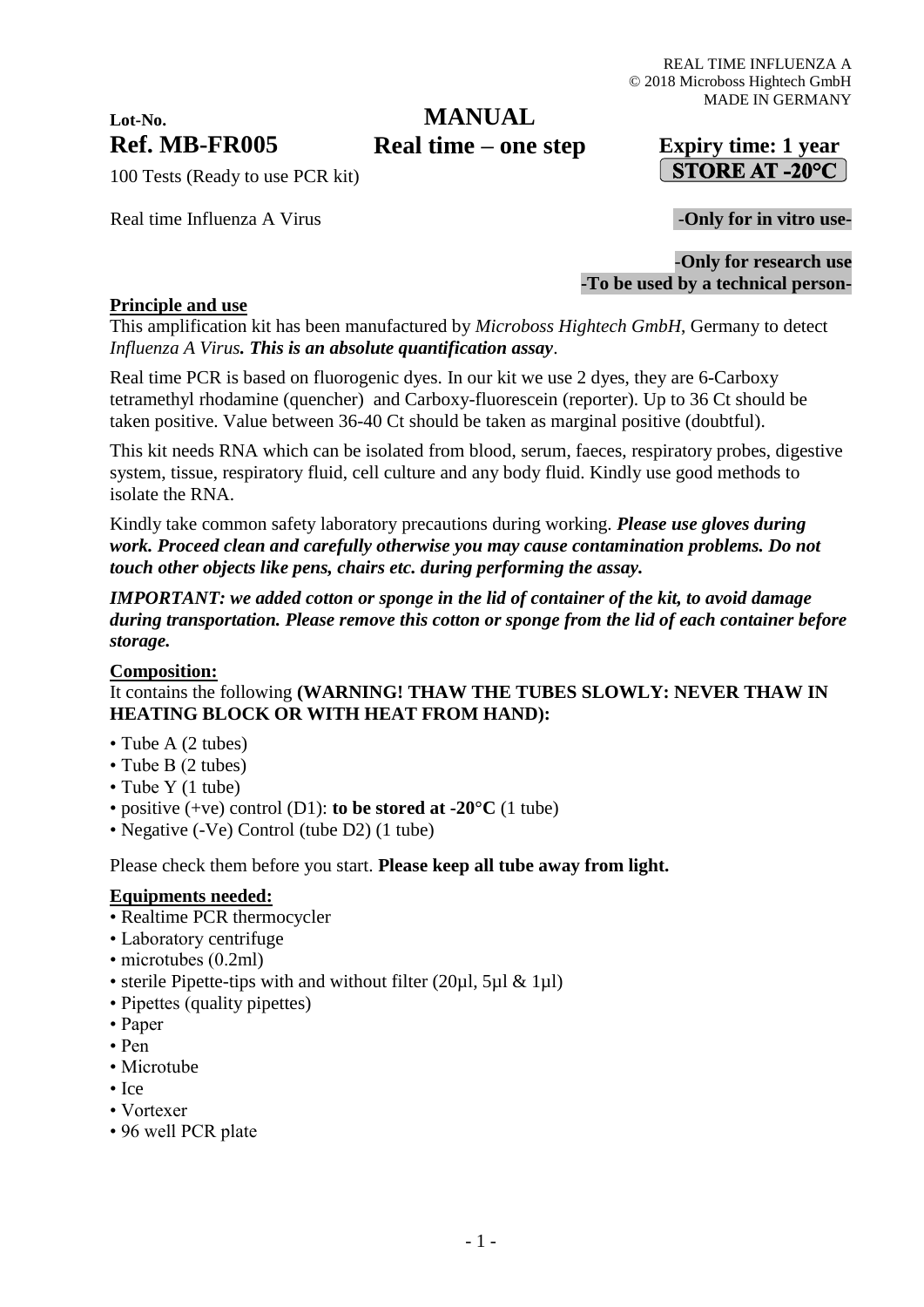#### **Procedure:**

#### *ONCE AGAIN: VERY IMPORTANT ! PLEASE USE GLOVES ! DON'T TOUCH ANY OTHER OBJECTS, OTHERWISE THERE MAY BE RNASE CONTERMINATION DURING THIS PART.*

#### **STEP A**

1. Kindly thaw **one tube** each: A, B, Y, D1 and D2. After thawing, kindly put the tubes at 4°C (as it is better). If the kit is not in use, store them at -20°C.

2. Mark your microtubes with a sample number, +ve Control and –ve Control. You can use 96 well microplate instead of tubes.

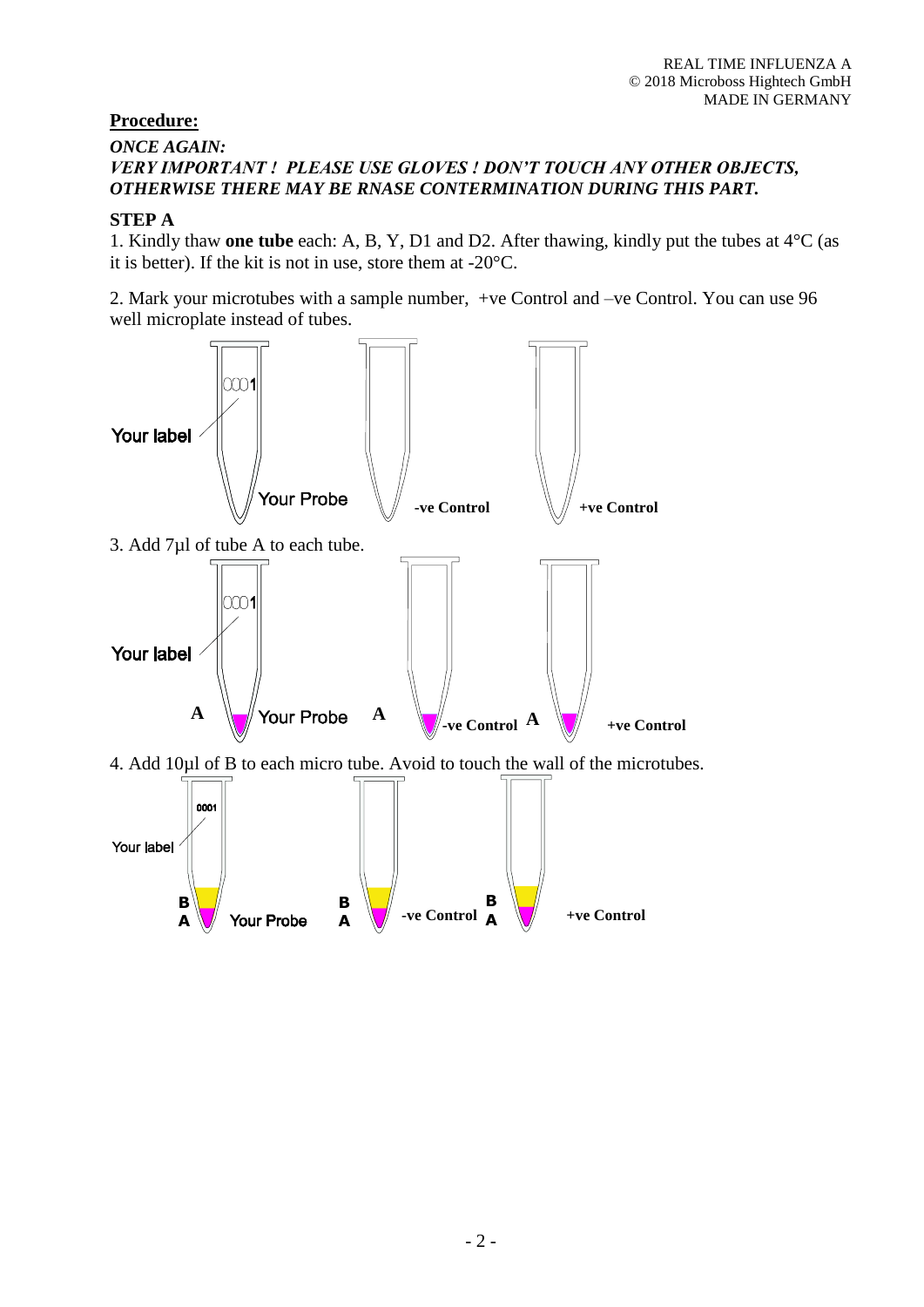5. Add 1µl of Y to each tube (avoid to touch the wall of the microtubes).



**TIP: Add 7µl A + 10µl B + 1µl Y = 18µl per reaction. In case you want to run 10 reactions i.e. you need total 180µl, therefore you should mix 70µl of**  $A + 100\mu$ **l of**  $B + 10\mu$ **l of**  $Y = 180\mu$ **l from which you can take 18µl and add to each tube. This way you save time and hardware.**

6. Add 2µl of your RNA with sterile pipette-tip with filter to each micro tube according to your label except +Ve and -Ve (Avoid touching the wall). **Use every time a new pipette tip** (for each sample) ! Mix it.



7. Use new pipette tip with filter. Add 2µl of tube D1. This is the positive control supplied with our kit. Mix it.



8. Use a new pipette tip. Add 2µl of –Ve (tube D2) to –Ve Control (don't touch the wall).Mix it.



9. Centrifuge all tubes for 20 sec. for 8000 rpm (this is not necessary but it is better).